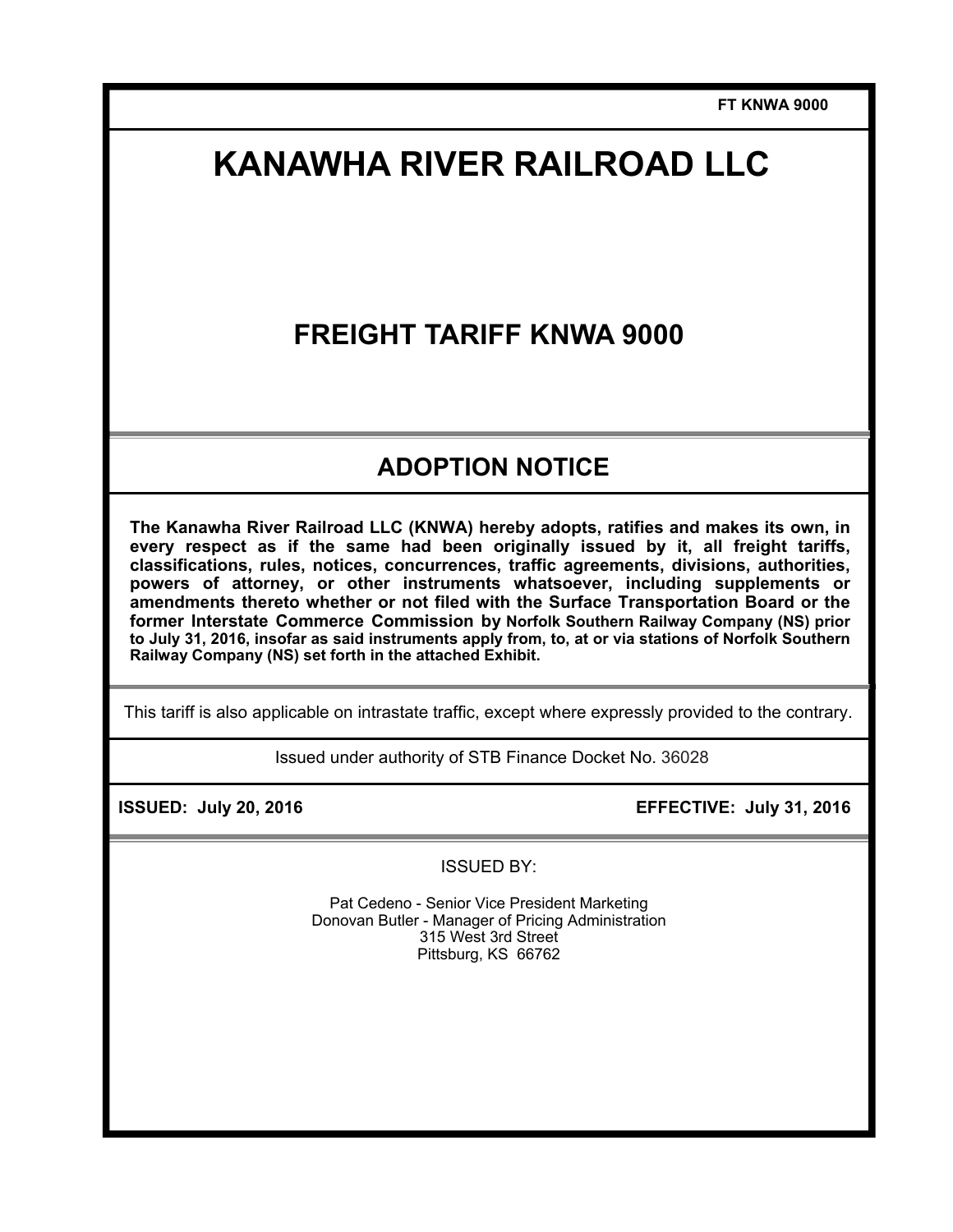FT KNWA 9000 EXHIBIT Page 1 of 5

#### OPSL‐6000 SERIES

## KANAWHA RIVER RAILROAD LLC (KNAW ‐ 930)

|                        |           |                     | <b>RULE</b>  |             |             |             |              |            |            |
|------------------------|-----------|---------------------|--------------|-------------|-------------|-------------|--------------|------------|------------|
| <b>STATION / NOTES</b> |           | <b>STATE COUNTY</b> | 260          | <b>OPSL</b> | <b>FSAC</b> | <b>SPLC</b> | <b>NRB</b>   | <b>SWL</b> | <b>ZIP</b> |
| Columbus (26)          | <b>OH</b> | Franklin            | <b>CLMBO</b> | 06915       | 05663       | 353100      | Columbus, OH |            | 43216      |
| Elmore (1-3700)        | WV        | Wyoming             |              | 08590       | 04875       | 279842      | Mullens, WV  |            | 25882      |
| Mullens (26)           | <b>WV</b> | Wyoming             | MULLE        | 08760       | 04877       | 279820      | Mullens, WV  |            | 25882      |
| Maben (1-3700)         | WV        | Wyoming             |              | 09220       | 04882       | 279836      | Lester, WV   |            | 25870      |
| Slab Fork (1-3700)     | WV        | Raleigh             |              | 09230       | 04888       | 278886      | Lester, WV   |            | 25920      |
| Jenny Gap (1-3700)     | <b>WV</b> | Raleigh             |              | 09235       | 04890       | 278872      | Lester, WV   |            | 25920      |
| Lester (1-3700)        | <b>WV</b> | Raleigh             |              | 09240       | 04892       | 278858      | Lester, WV   |            | 25865      |
| Surveyor (1-3700)      | WV        | Raleigh             |              | 09245       | 04895       | 278864      | Lester, WV   |            | 25932      |
| Eccles (1-3700)        | <b>WV</b> | Raleigh             |              | 09255       | 04899       | 278853      | Lester, WV   |            | 25836      |
| Harper (1-3700)        | WV        | Raleigh             |              | 09260       | 04901       | 278857      | Lester, WV   |            | 25851      |
| Cirtsville (1-3700)    | <b>WV</b> | Raleigh             |              | 09265       | 04906       | 278813      | Lester, WV   |            | 25801      |
| Willis BR (1-3700)     | <b>WV</b> | Fayette             |              | 09270       | 04908       | 278497      | Lester, WV   |            | 25880      |
| Pax (1-3700)           |           | WV Fayette          |              | 09275       | 04909       | 278495      | Oak Hill, WV |            | 25904      |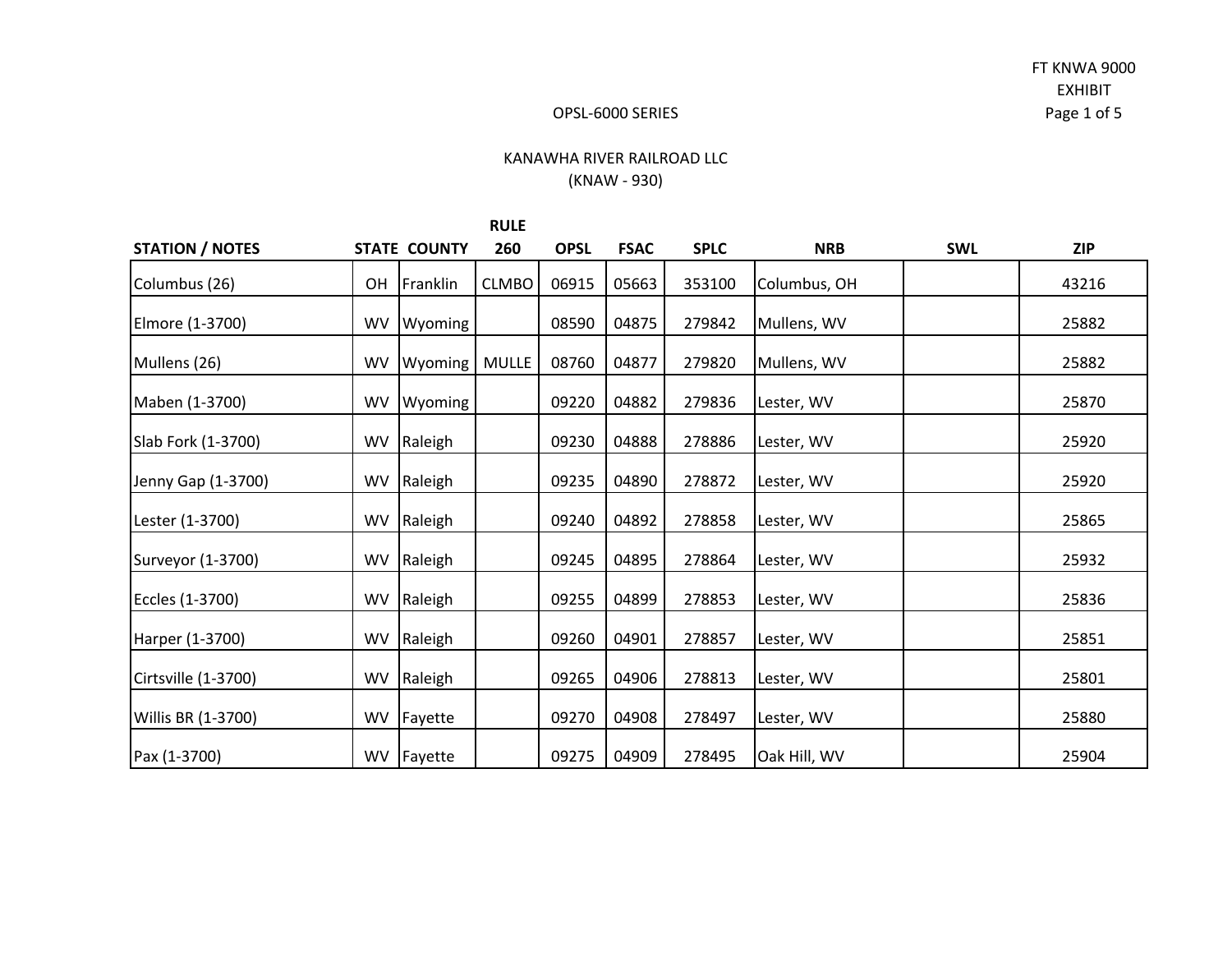#### FT KNWA 9000

EXHIBIT Page 2 of 5

| <b>STATION / NOTES</b>     |           | <b>STATE COUNTY</b> | 260 | <b>OPSL</b> | <b>FSAC</b> | <b>SPLC</b> | <b>NRB</b>    | <b>SWL</b> | <b>ZIP</b> |
|----------------------------|-----------|---------------------|-----|-------------|-------------|-------------|---------------|------------|------------|
| Long Br (1-3700)           | WV        | Fayette             |     | 09280       | 04910       | 278492      | Oak Hill, WV  |            | 25901      |
| Lively (1-3700)            | <b>WV</b> | Fayette             |     | 09285       | 04912       | 278475      | Oak Hill, WV  |            | 25901      |
| <b>Silver Gap (1-3700)</b> | WV        | Fayette             |     | 09295       | 04917       | 278459      | Oak Hill, WV  |            | 25901      |
| Oak Hill Jct (1-3700)      | WV        | Fayette             |     | 09300       | 04918       | 278483      | Oak Hill, WV  |            | 25901      |
| Oak Hill (1-3700)          | WV        | Fayette             |     | 09305       | 04960       | 278460      | Oak Hill, WV  |            | 25901      |
| Oakwood (1-3700)           | WV        | Fayette             |     | 09335       | 04971       | 278484      | Oak Hill, WV  |            | 25917      |
| Ingram Br (1-3700)         | WV        | Fayette             |     | 09365       | 04923       | 278474      | Oak Hill, WV  |            | 25119      |
| Page (1-3700)              | <b>WV</b> | Fayette             |     | 09380       | 04927       | 278438      | Deepwater, WV |            | 25152      |
| Beards Fork Jct (1-3700)   | WV        | Fayette             |     | 09385       | 04930       | 278414      | Deepwater, WV |            | 25057      |
| Robson (1-3700)            | <b>WV</b> | Fayette             |     | 09405       | 04931       | 278439      | Deepwater, WV |            | 25173      |
| Vaco Jct (1-3700)          | <b>WV</b> | Fayette             |     | 09410       | 04934       | 278426      | Deepwater, WV |            | 25057      |
| Deepwater (1-3700)         | <b>WV</b> | Fayette             |     | 09415       | 04982       | 278430      | Deepwater, WV |            | 25057      |
| Alloy (1-3700)             | WV        | Fayette             |     | 09417       | 04936       | 278451      | Deepwater, WV |            | 25002      |
| Deepwater Bridge (1-3700)  | <b>WV</b> | Fayette             |     | 09420       | 04935       | 278400      | Deepwater, WV |            | 25057      |
| Pickerington (1-3700)      | OH        | Fairfield           |     | 68940       | 71982       | 352927      | Columbus, OH  |            | 43147      |
| Basil (1-3700)             | OH        | Fairfield           |     | 68945       | 71983       | 352918      | Newark, OH    |            | 43105      |

**RULE**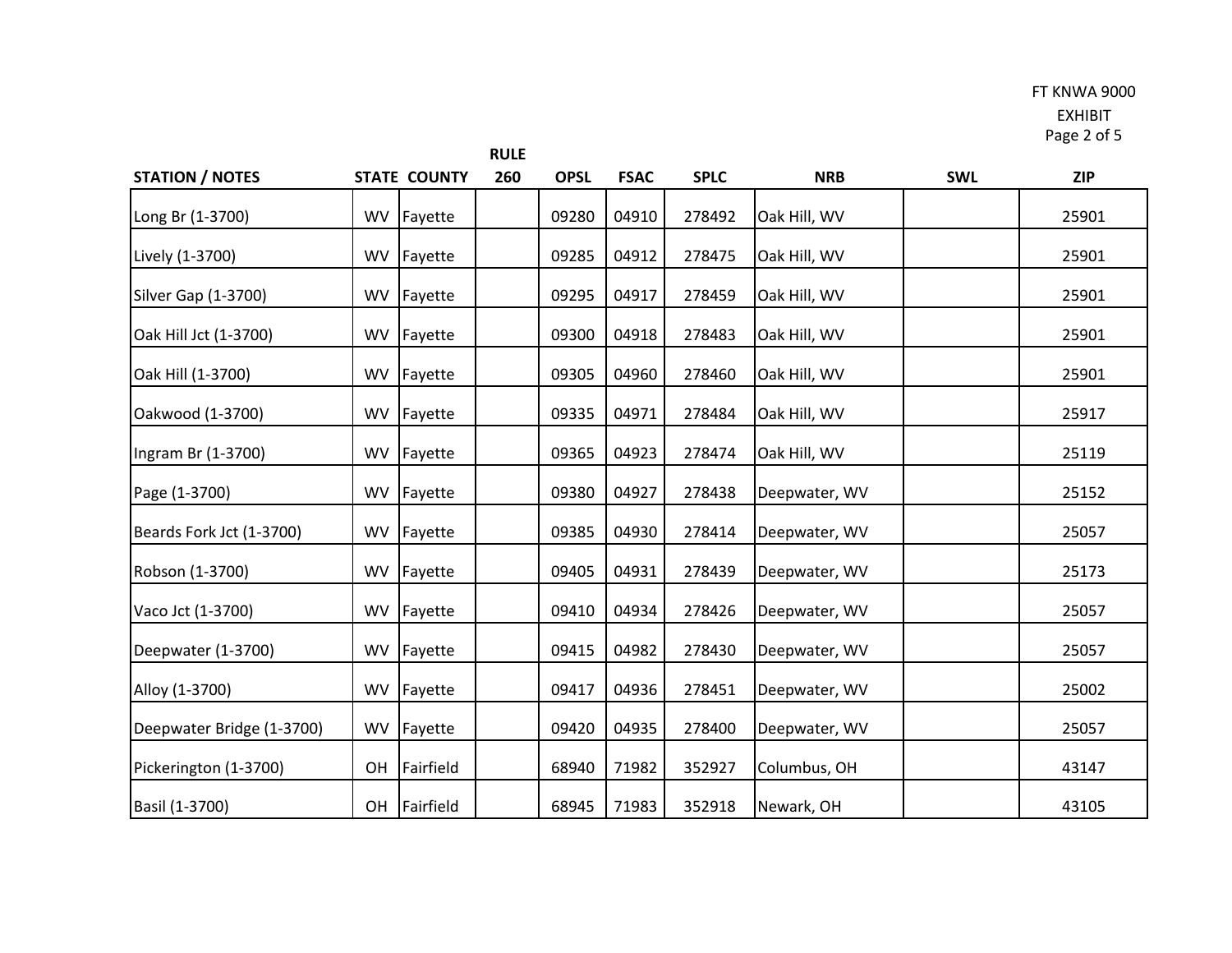## FT KNWA 9000 EXHIBIT Page 3 of 5

|                           |           |                     | <b>RULE</b> |             |             |             |                    |            |            |
|---------------------------|-----------|---------------------|-------------|-------------|-------------|-------------|--------------------|------------|------------|
| <b>STATION / NOTES</b>    |           | <b>STATE COUNTY</b> | 260         | <b>OPSL</b> | <b>FSAC</b> | <b>SPLC</b> | <b>NRB</b>         | <b>SWL</b> | <b>ZIP</b> |
| Thurston (1-3700)         | <b>OH</b> | Fairfield           |             | 68950       | 71984       | 352916      | Newark, OH         |            | 43157      |
| Glouster (1-3700)         | 0H        | Athens              |             | 68955       | 71985       | 355415      | Glouster, OH       |            | 45732      |
| New Lexington (1-3700)    | OH        | Perry               |             | 68965       | 71986       | 352760      | Lancaster, OH      |            | 43764      |
| Hobson (1-3700)           | OH        | <b>Meigs</b>        |             | 68975       | 71987       | 355687      | Kanauga, OH        |            | 45760      |
| Kanauga (1-3700)          | OH        | Gallia              |             | 68980       | 71988       | 355818      | Kanauga, OH        |            | 45631      |
| Albany (1-3700)           | <b>OH</b> | Athens              |             | 68980       | 72022       | 355497      | Glouster, OH       |            | 45631      |
| Chauncey (1-3700)         | <b>OH</b> | Athens              |             | 68984       | 71997       | 355438      | Glouster, OH       |            | 45732      |
| Point Pleasant (1-3700)   | <b>WV</b> | Mason               |             | 68990       | 73081       | 277346      | Point Pleasant, WV |            | 25550      |
| Eleanor (1-3700)          | <b>WV</b> | Putnam              |             | 68993       | 73059       | 277734      | Point Pleasant, WV |            | 25550      |
| Red House (1-3700)        | <b>WV</b> | Putnam              |             | 68995       | 73082       | 277744      | Point Pleasant, WV |            | 25168      |
| Bancroft (1-3700)         | <b>WV</b> | Putnam              |             | 69000       | 73083       | 277722      | Charleston, WV     |            | 25011      |
| Nitro (1-3700)            | <b>WV</b> | Kanawha             |             | 69005       | 73084       | 277616      | Charleston, WV     |            | 25143      |
| Fola Mine (1-3700)        | <b>WV</b> | Clay                |             | 69010       | 73085       | 277470      | Charleston, WV     |            | 25019      |
| Sattes (1-3700)           | <b>WV</b> | Kanawha             |             | 69015       | 73086       | 277625      | Charleston, WV     |            | 25177      |
| <b>Institute (1-3700)</b> |           | WV Kanawha          |             | 69020       | 73087       | 277614      | Charleston, WV     |            | 25112      |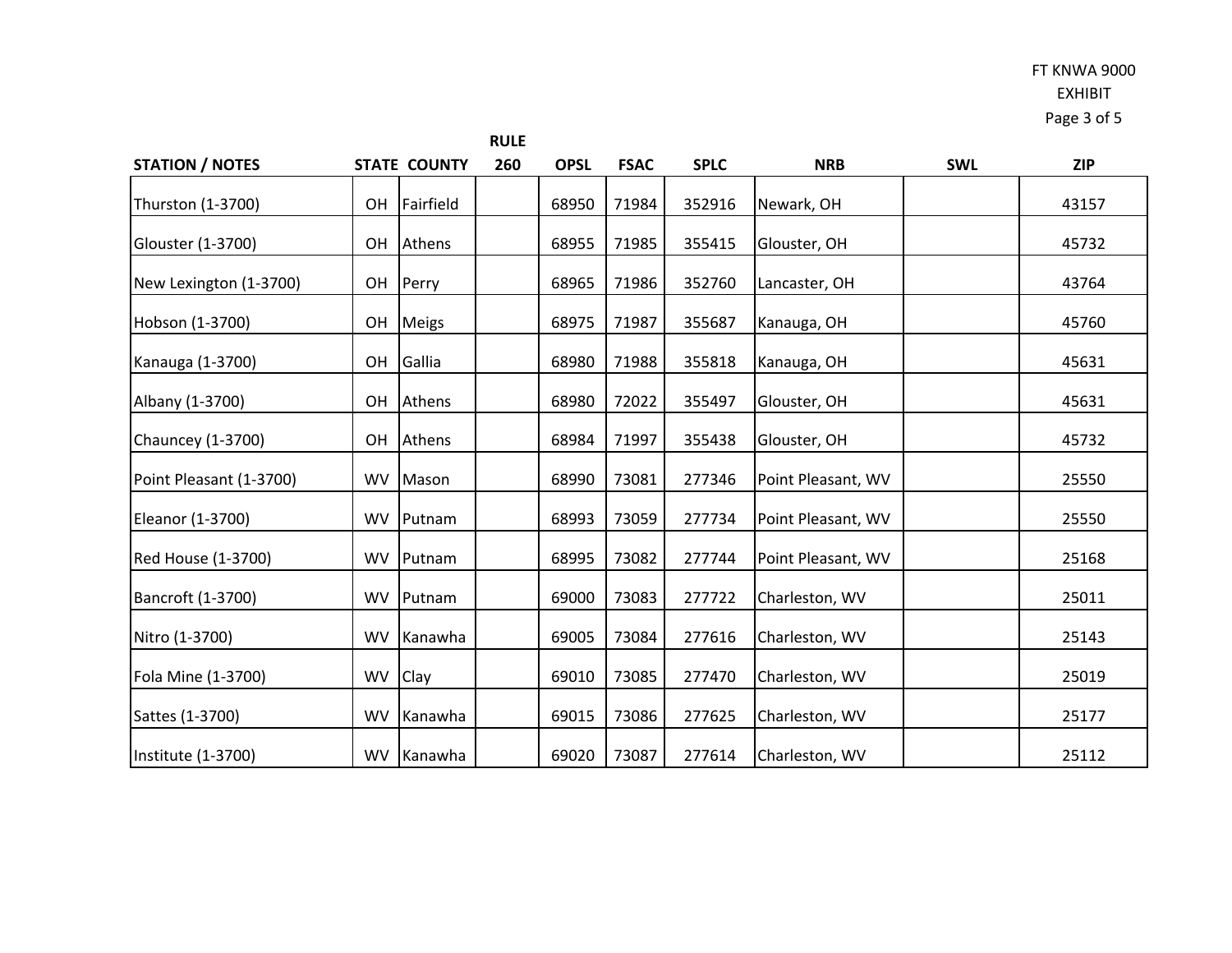|                         |           |                     | <b>RULE</b> |             |             |             |                |            |            |
|-------------------------|-----------|---------------------|-------------|-------------|-------------|-------------|----------------|------------|------------|
| <b>STATION / NOTES</b>  |           | <b>STATE COUNTY</b> | 260         | <b>OPSL</b> | <b>FSAC</b> | <b>SPLC</b> | <b>NRB</b>     | <b>SWL</b> | <b>ZIP</b> |
| Ferguson (1-3700)       | <b>WV</b> | Kanawha             |             | 69025       | 73088       | 277611      | Charleston, WV |            | 25064      |
| Dunbar (1-3700)         | <b>WV</b> | Kanawha             |             | 69030       | 73089       | 277612      | Charleston, WV |            | 25064      |
| Charleston (1-3700)     | <b>WV</b> | Kanawha             |             | 69035       | 73090       | 277570      | Charleston, WV |            | 25301      |
| Port Amherst (1-3700)   | <b>WV</b> | Kanawha             |             | 69045       | 73092       | 277582      | Charleston, WV |            | 25306      |
| Belle (1-3700)          | <b>WV</b> | Kanawha             |             | 69070       | 73096       | 277592      | Charleston, WV |            | 25015      |
| Dickinson (1-3700)      | <b>WV</b> | Kanawha             |             | 69075       | 73097       | 277598      | Charleston, WV |            | 25015      |
| Shrewsbury (1-3700)     | <b>WV</b> | Kanawha             |             | 69080       | 73098       | 277539      | Charleston, WV |            | 25321      |
| Cedar Grove (1-3700)    | <b>WV</b> | Kanawha             |             | 69085       | 73099       | 277531      | Charleston, WV |            | 25039      |
| Lady Dunn Mine (1-3700) | <b>WV</b> | Fayette             |             | 69090       | 73100       | 278385      | Charleston, WV |            | 25036      |
| Midwest (1-3700)        | <b>WV</b> | Kanawha             |             | 69100       | 73102       | 277544      | Charleston, WV |            | 25086      |
| Hugheston (1-3700)      | <b>WV</b> | Kanawha             |             | 69105       | 73103       | 277545      | Charleston, WV |            | 25110      |
| Dunns (1-3700)          | <b>WV</b> | Kanawha             |             | 69110       | 73104       | 277548      | Charleston, WV |            | 25126      |
| Cannelton (1-3700)      | <b>WV</b> | Fayette             |             | 69120       | 73105       | 278422      | Charleston, WV |            | 25036      |
| Gauley Bridge (1-3700)  | <b>WV</b> | Fayette             |             | 69140       | 73108       | 278434      | Deepwater, WV  |            | 25085      |
| Beech Glen (1-3700)     | <b>WV</b> | Nicholas            |             | 69145       | 73109       | 278261      | Deepwater, WV  |            | 26656      |